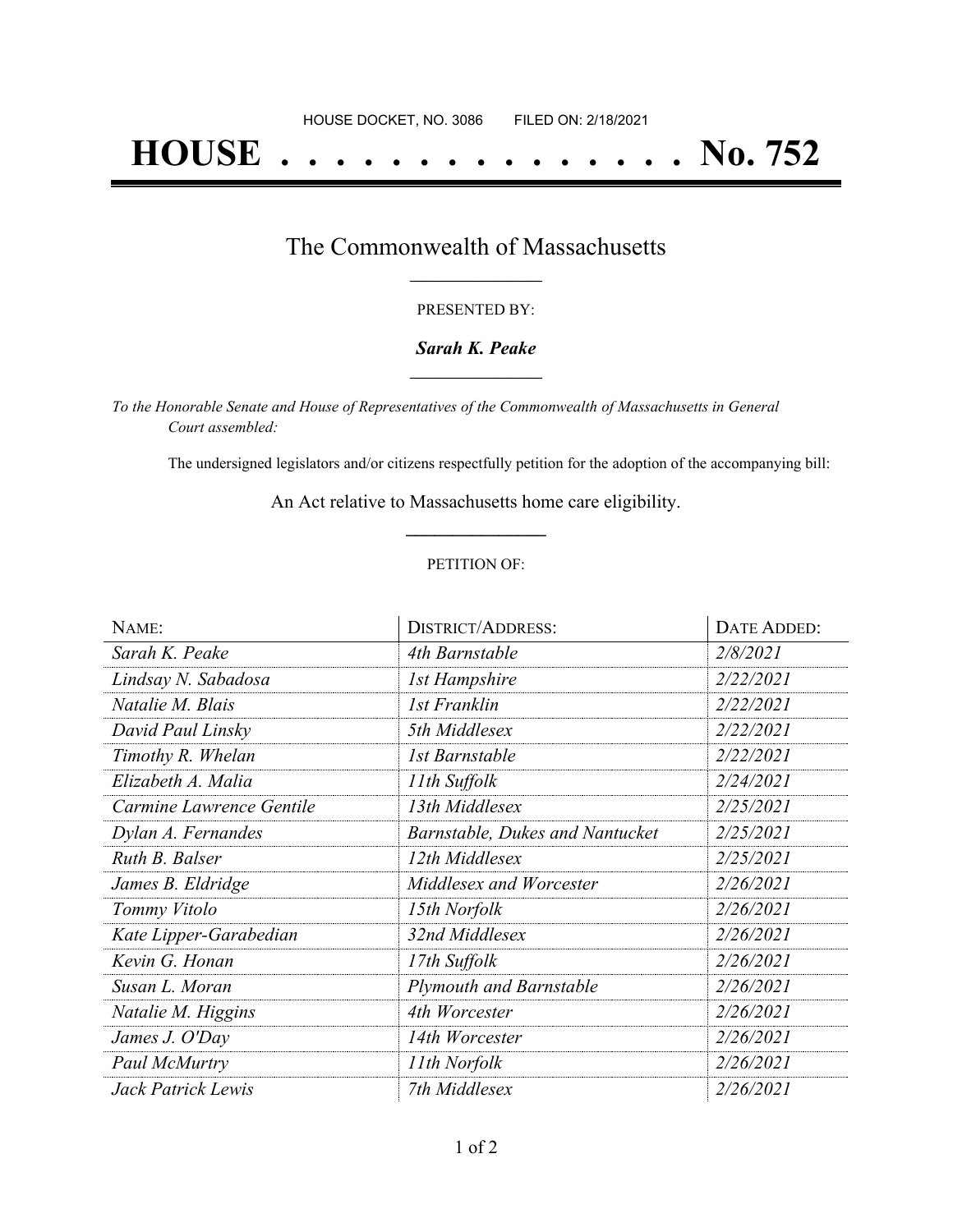| Joseph W. McGonagle, Jr. | 28th Middlesex                 | 2/26/2021 |
|--------------------------|--------------------------------|-----------|
| Patricia D. Jehlen       | Second Middlesex               | 3/3/2021  |
| Danillo A. Sena          | 37th Middlesex                 | 3/12/2021 |
| Patrick M. O'Connor      | Plymouth and Norfolk           | 3/12/2021 |
| Sean Garballey           | 23rd Middlesex                 | 3/18/2021 |
| Julian Cyr               | Cape and Islands               | 3/24/2021 |
| Adam J. Scanlon          | 14th Bristol                   | 4/7/2021  |
| Tami L. Gouveia          | 14th Middlesex                 | 4/12/2021 |
| Rebecca L. Rausch        | Norfolk, Bristol and Middlesex | 5/6/2021  |
| Kay Khan                 | 11th Middlesex                 | 6/3/2021  |
| Mike Connolly            | 26th Middlesex                 | 6/3/2021  |